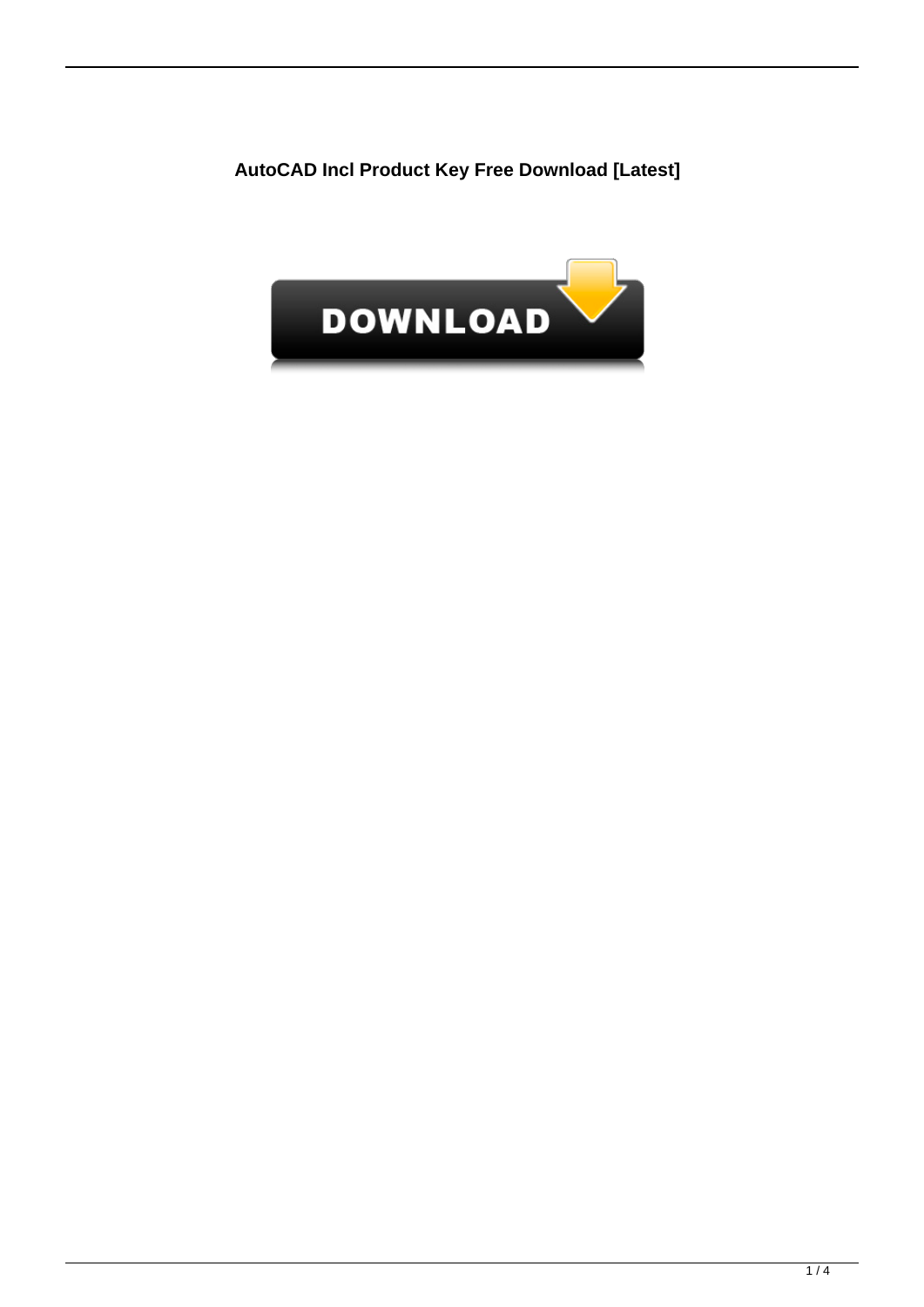## **AutoCAD Crack+ Free Registration Code Free [2022]**

AutoCAD comes in three editions: AutoCAD LT, AutoCAD WS and AutoCAD WS-REST. AutoCAD LT is used for architectural and engineering drafting, while AutoCAD WS is used for mechanical and manufacturing design, and AutoCAD WS-REST is used for electrical and electronic design. AutoCAD WS-REST and AutoCAD LT contain most of the features of AutoCAD WS, but there are also features not available in AutoCAD WS that are available in AutoCAD WS-REST and AutoCAD LT. AutoCAD LT has fewer features than AutoCAD WS, but users can purchase an annual license for AutoCAD LT to gain access to the full feature set. AutoCAD WS-REST and AutoCAD LT are mainly used for non-commercial users, whereas AutoCAD WS is used by designers and contractors in both the commercial and non-commercial sectors. History AutoCAD was created in 1982 by Joe Farace, a programmer from the Massachusetts Institute of Technology. After working for Alcoa, Farace and his partner Chuck Blount founded Computer Associates in July 1982. The company's first product was the Calcomp 2D, a dedicated CAD program that allowed users to lay out circuit boards on a plotter. It was released in May 1983, priced at \$19,800. With the release of Calcomp 2D, Computer Associates began to develop a CAD system and in December 1982, the company created a prototype, with the task of developing a CAD system for the Apple II microcomputer. The prototype was a 32k graphics/ASCII editor that was shown to colleagues in January 1983. Farace's boss Blount called him in to review the prototype and gave him a \$2,000 budget to build the system. The names of the graphic characters and the graphic palette were changed before the system was made available for wider use. The program was released in January 1983 for \$3,995 and featured a programmable dual-line bitmap plotter. Computer Associates' first version of AutoCAD as a desktop app and with block editing capability. Computer Associates began marketing the program in January 1983, with the aim of selling 2,000 units. The first customer of the product was Western Automotive Research, a subsidiary of Porsche AG, who purchased the first few hundred units before releasing the system to the public on March 14, 1983. By 1984,

### **AutoCAD Crack + Download For PC**

External development Tools and add-ons The External Development Tools (EDT) provide a programming and automation environment and toolset to build and automate software and scripts using AutoLISP, Visual LISP, VBA,.NET, and ObjectARX. The basic tool set consists of a scripting editor, an AutoLISP compiler, a compiler driver, an ObjectARX compiler and an AutoCAD Cracked 2022 Latest Version Drawing Object Format (DXF) writer and a parser. The External Development Tools are cross-platform and allow programmers and automation specialists to build Cracked AutoCAD With Keygen functionality for other platforms without relying on AutoCAD Crack Keygen's native development tools. AutoLISP AutoLISP is a tool used to write macros, scripts and add-ons for AutoCAD Activation Code. Macros, which are written in AutoLISP, are batch file scripts written in a macro scripting language. AutoLISP, or autologous functional language, is an extension to AutoLISP. An AutoLISP program can also be compiled to run as a standalone command line application. AutoLISP is different from Visual LISP (VSL) in that VSL is a language for creating user interface (UI) controls. AutoLISP is the base programming language for the External Development Tools, Autodesk Exchange Apps, and Autodesk Performance Center. Visual LISP Visual LISP is a programming language for creating application user interfaces (UI) in AutoCAD Torrent Download. It is the main programming language for VSL, which is based on Visual LISP. Scripting is not required in VSL, as many of its features can be achieved through standard commands, button bar toolbars, drop down menus and toolbars. Visual LISP is used to build custom user interface elements for AutoCAD Free Download. Autodesk Exchange Apps Autodesk Exchange Apps are a group of Autodesk Exchange add-on applications which extend the functionality of AutoCAD by providing more than 100 new commands for handling drawing-related information. These products are developed using AutoLISP, Visual LISP, VBA,.NET and ObjectARX. Exchange Apps provide AutoCAD users with some of the best-known third-party applications, including Autodesk 3D Warehouse, Autodesk 360 and Autodesk 360 Architecture. Autodesk Exchange Apps are available on the AutoCAD Application Store. a1d647c40b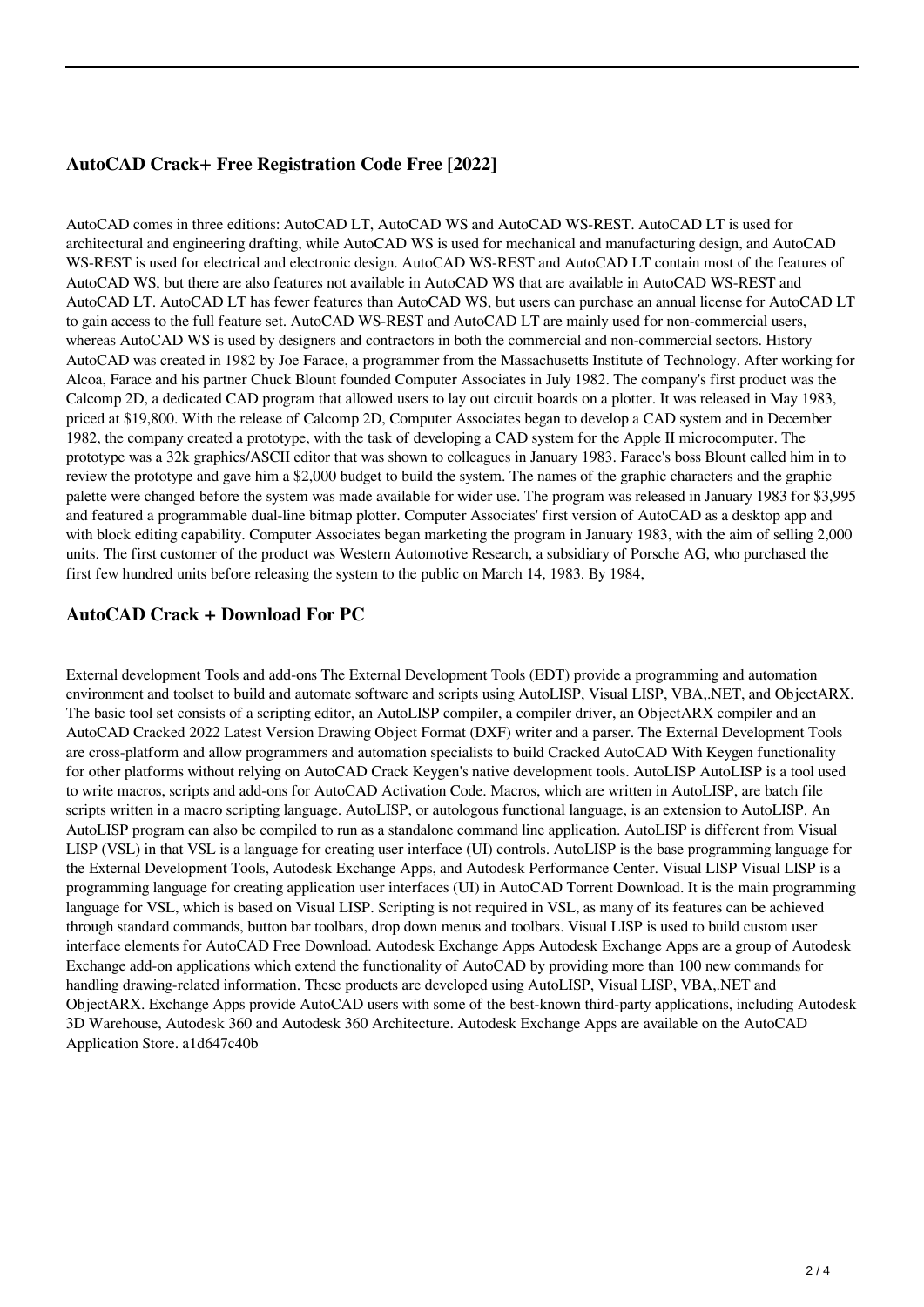#### **AutoCAD Crack+ [2022-Latest]**

Go to Autodesk Autocad -> Settings -> Options -> Create Keys Choose an archive (zip file) where you saved the files from this tutorial. When you activate the program you see a new window where you need to enter the serial number. Note: The serial number is not visible if you use the activation code. Copy the serial number to the clipboard and activate the program with the serial number. The keygen is now done. For instance, with the following serial number: \$10000/0000000000001011 You can open the keygen by double-clicking on the.zip file and entering the serial number into the window, as shown in the following image: Vaginal bleeding and blood loss after cervical cerclage placement in term pregnancies. To determine the incidence and severity of vaginal bleeding and blood loss after cervical cerclage placement in pregnant women. Retrospective cohort study. Tertiary referral center for fetal medicine. One hundred eighty-nine consecutive women at term who had cervical cerclage placement. The study was conducted between 1995 and 2004, and a retrospective chart review was conducted. The women were divided into 4 groups based on the pregnancy course after the procedure. Group 1 was included for comparison with group 2, which was included for comparison with group 3, which was compared with group 4. Outcomes were determined based on the severity and duration of bleeding, the use of bedside procedures, the need for blood transfusion, and use of hospital services. The mean cervical dilation at cerclage placement was 2.7 cm (95% confidence interval, 2.6-2.8 cm), and the mean gestational age was 36.3 weeks (95% confidence interval, 36.1-36.4 weeks). A majority of the patients (62%) had no vaginal bleeding, and only 5 women (3%) had vaginal bleeding severe enough to require bedside procedures or blood transfusion. There was no significant difference in the proportion of women with vaginal bleeding in the 4 groups  $(P = .49)$ . Blood loss was the most common reason for hospital admission (46%) or intensive care unit admission (15%) in this group of patients. The incidence of vaginal bleeding after cervical cerclage placement in women at term was not significantly higher than previously reported. Blood loss was the most common reason for hospital admission. The incidence of vaginal bleeding was not correlated with the severity of the dilation at the time of placement.In vitro and in

#### **What's New in the?**

Draw and Meander on Surfaces: Create freeform vector drawings with a simple click. Draw on surfaces and on object meshes, add text and symbols, and export your drawing as DXF. Easily sketch areas of interest or fine-tune your design, then convert to a vector drawing and save. Extended Document Format Support Experiment with AutoCAD's document format in new ways. Inventive formats are used to build documents more easily. PNG, JPEG, PSD, GIF, PICT and SVG are not automatically supported when creating drawings, but you can use the Extend Images command to make these file formats part of your drawing. Publish drawings with labels, traces, and dimensions as part of your document. Add an e-mail message to a drawing to describe changes to the drawing. Save drawings as a DXF format that is compatible with Revit, Sketchup, and other CAD programs. These new features, plus many more improvements, are now available in AutoCAD® 2023, released May 7, 2019. To learn more about the new features and the many improvements that have already been incorporated into AutoCAD, visit the new website at Autodesk.com/CAD. Design a more efficient assembly with AutoCAD At its most basic, CAD stands for computer-aided drafting. But in today's manufacturing world, with complex parts and assemblies, drawing can be an in-depth process. Using basic symbols can be time-consuming and ineffective. The new Visualization toolbox enables you to speed up this process by creating streamlined graphical templates. With a few clicks of the mouse, you can insert parts, symbols, and dimension blocks into your drawings, making it easier to design assemblies. Visualization makes it easier to interact with parts and assemblies, which leads to more efficient designs and less time spent drawing. You can use the Visualization toolbox by opening the Visualization palette (CTRL-1) and clicking the plus sign at the bottom. A series of panels opens, giving you access to different parts of the toolbox. The drawing becomes active, and a part or assembly is selected. At this point, you can create a new part or assembly. Here's a look at some of the features of Visualization. Symbol Overview In the Symbol Overview